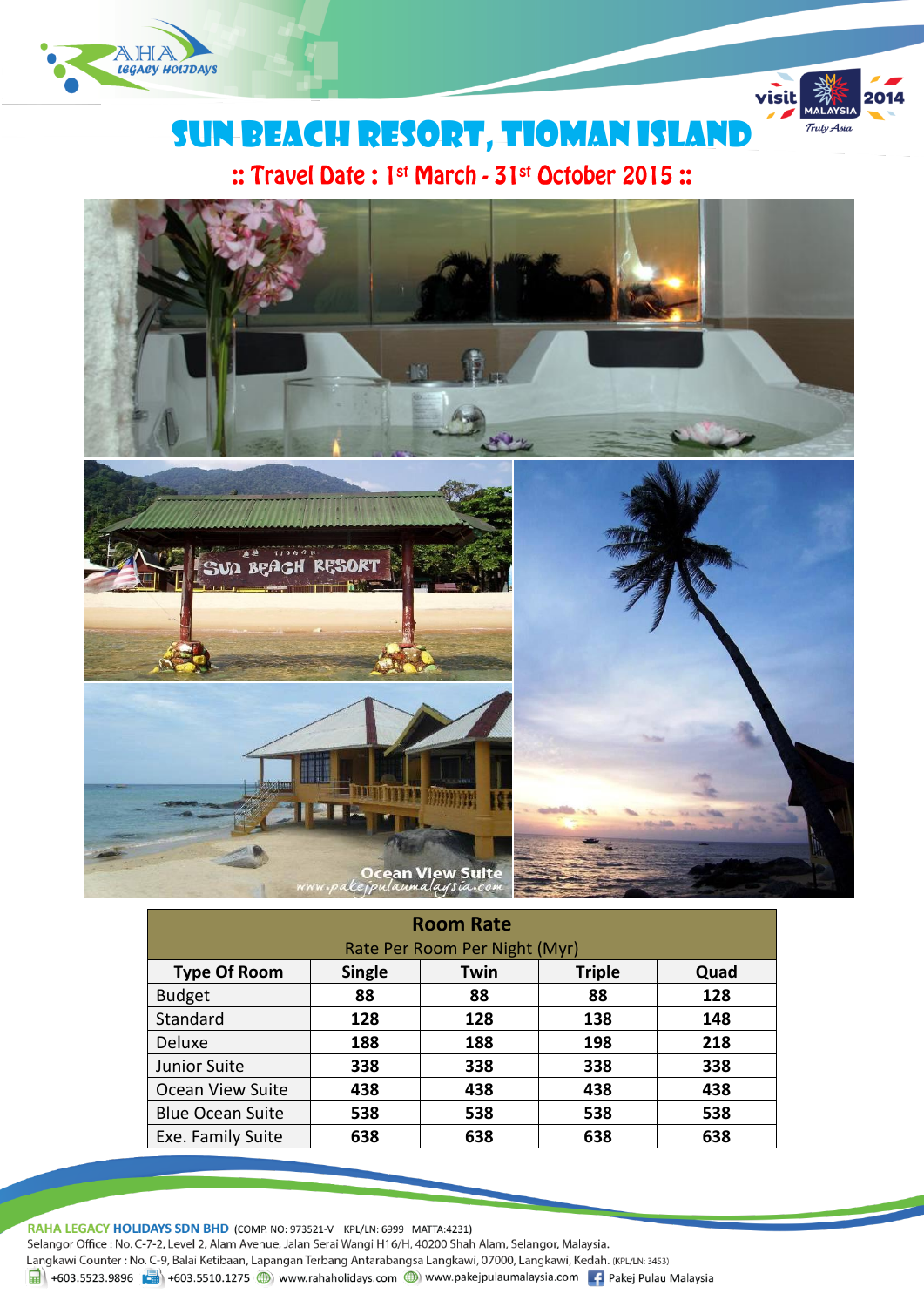

| <b>Fullboard Snorkelling Package</b> |                    |             |             |  |
|--------------------------------------|--------------------|-------------|-------------|--|
| Rate Per Person (MYR)                |                    |             |             |  |
| <b>Room Type/Package</b>             | <b>2D1N</b>        | <b>3D2N</b> | <b>4D3N</b> |  |
|                                      | <b>Budget Room</b> |             |             |  |
| Single                               | 330                | 400         | 500         |  |
| <b>Twin Sharing</b>                  | 290                | 340         | 420         |  |
| <b>Triple Sharing</b>                | 280                | 330         | 400         |  |
| <b>Quad Sharing</b>                  | 280                | 329         | 400         |  |
| <b>Standard Room</b>                 |                    |             |             |  |
| Single                               | 360                | 480         | 610         |  |
| <b>Twin Sharing</b>                  | 320                | 380         | 470         |  |
| <b>Triple Sharing</b>                | 310                | 370         | 450         |  |
| <b>Quad Sharing</b>                  | 300                | 360         | 430         |  |
| <b>Deluxe Room Package</b>           |                    |             |             |  |
| Single                               | 420                | 600         | 730         |  |
| <b>Twin Sharing</b>                  | 340                | 450         | 580         |  |
| <b>Triple Sharing</b>                | 330                | 420         | 500         |  |
| <b>Quad Sharing</b>                  | 320                | 410         | 480         |  |
| <b>Junior Suite</b>                  |                    |             |             |  |
| Single                               | 590                | 910         | 1310        |  |
| <b>Twin Sharing</b>                  | 440                | 620         | 870         |  |
| <b>Triple Sharing</b>                | 400                | 530         | 730         |  |
| <b>Quad Sharing</b>                  | 370                | 470         | 660         |  |

Fulv Asia

## **Room Description :**

**Budget** - fan and bathroom **Standard** - aircondition, hot shower, bathroom **Deluxe** - aircondition, hot shower, bathroom, tv , fridge, coffee maker **Junior Suite** - aircondition, hot shower, bathroom, tv, pantry **Ocean View Suite** - aircondition ,hot shower,2 bathroom, tv, pantry **Blue Ocean Suite** - aircondition, 2 bedroom , 2 bathroom, hot shower , tv, pantry

**Exec. Family Suite** - aircondition, 2 bedroom,2 bathroom, hot shower, Jacuzzi ,tv, pantry

RAHA LEGACY HOLIDAYS SDN BHD (COMP. NO: 973521-V KPL/LN: 6999 MATTA:4231) Selangor Office : No. C-7-2, Level 2, Alam Avenue, Jalan Serai Wangi H16/H, 40200 Shah Alam, Selangor, Malaysia. Langkawi Counter : No. C-9, Balai Ketibaan, Lapangan Terbang Antarabangsa Langkawi, 07000, Langkawi, Kedah. (KPL/LN: 3453) 1988 +603.5523.9896 + +603.5510.1275 + +603.5510.1275 + +603.5510.1275 + +603.5510.1275 + +603.5510.1275 + +603.5510.1275 + +603.5510.1275 + +603.5510.1275 + +603.5510.1275 + +603.5510.1275 + +603.5510.1275 + +603.5510.127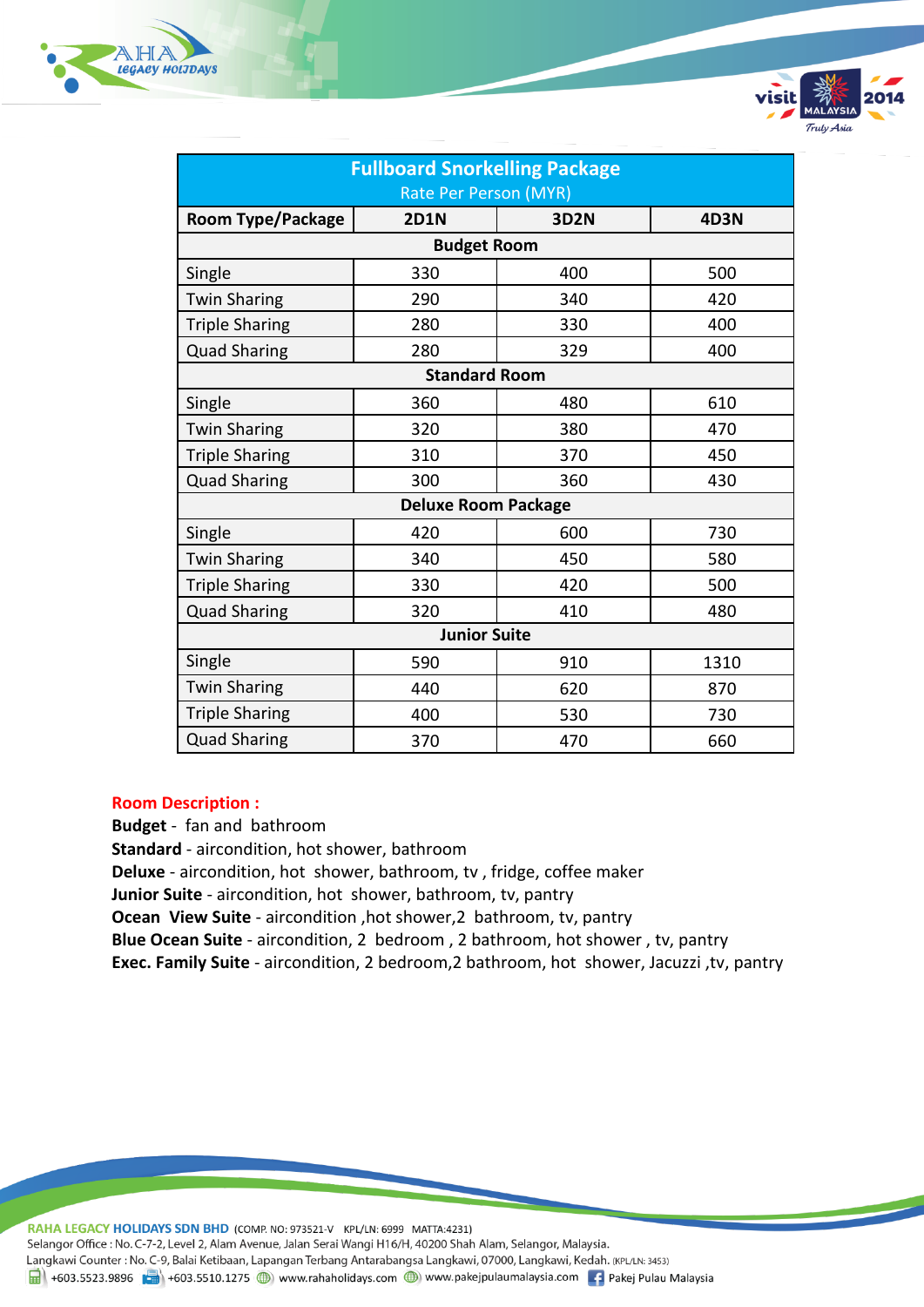



| <b>Fullboard Snorkelling Package</b> |             |      |             |  |  |
|--------------------------------------|-------------|------|-------------|--|--|
| Rate Per Person (MYR)                |             |      |             |  |  |
| <b>Room Type/Package</b>             | <b>2D1N</b> | 3D2N | <b>4D3N</b> |  |  |
| <b>Ocean View Suite</b>              |             |      |             |  |  |
| Single                               | 660         | 1110 | 1600        |  |  |
| <b>Twin Sharing</b>                  | 490         | 720  | 1030        |  |  |
| <b>Triple Sharing</b>                | 430         | 590  | 830         |  |  |
| <b>Quad Sharing</b>                  | 400         | 530  | 730         |  |  |
| <b>Blue Ocean Suite</b>              |             |      |             |  |  |
| Single                               | 780         | 1110 | 1600        |  |  |
| <b>Twin Sharing</b>                  | 490         | 720  | 1030        |  |  |
| <b>Triple Sharing</b>                | 430         | 590  | 830         |  |  |
| <b>Quad Sharing</b>                  | 400         | 530  | 730         |  |  |
| <b>Executive Family Suite</b>        |             |      |             |  |  |
| Single                               | 890         | 1510 | 2200        |  |  |
| <b>Twin Sharing</b>                  | 590         | 920  | 1330        |  |  |
| <b>Triple Sharing</b>                | 530         | 730  | 1030        |  |  |
| <b>Quad Sharing</b>                  | 450         | 620  | 880         |  |  |
| 5 Sharing                            | 420         | 570  | 790         |  |  |
| 6 Sharing                            | 400         | 530  | 730         |  |  |
| 7 Sharing                            | 380         | 500  | 690         |  |  |
| 8 Sharing                            | 370         | 480  | 660         |  |  |

### **Room Description :**

**Budget** - fan and bathroom **Standard** - aircondition, hot shower, bathroom **Deluxe** - aircondition, hot shower, bathroom, tv , fridge, coffee maker **Junior Suite** - aircondition, hot shower, bathroom, tv, pantry **Ocean View Suite** - aircondition ,hot shower,2 bathroom, tv, pantry **Blue Ocean Suite** - aircondition, 2 bedroom , 2 bathroom, hot shower , tv, pantry **Exec. Family Suite** - aircondition, 2 bedroom,2 bathroom, hot shower, Jacuzzi ,tv, pantry

# **2D1N Fullboard Snorkelling Package Inclusive :**

- 1 Night accommodation
- Air-condition fast ferry (Tg. Gemok Tioman Tg. Gemok)
- : 1 x Breakfast
- $: 1x$  Lunch
- : 1 x BBQ dinner
- : 1 x Supper
- 1 x Complimentary snorkeling trip (ex-gear)
- Welcome drink

RAHA LEGACY HOLIDAYS SDN BHD (COMP. NO: 973521-V KPL/LN: 6999 MATTA:4231)

Selangor Office : No. C-7-2, Level 2, Alam Avenue, Jalan Serai Wangi H16/H, 40200 Shah Alam, Selangor, Malaysia.

Langkawi Counter: No. C-9, Balai Ketibaan, Lapangan Terbang Antarabangsa Langkawi, 07000, Langkawi, Kedah. (KPL/LN: 3453)

1988 +603.5523.9896 + +603.5510.1275 + +603.5510.1275 + +603.5510.1275 + +603.5510.1275 + +603.5510.1275 + +603.5510.1275 + +603.5510.1275 + +603.5510.1275 + +603.5510.1275 + +603.5510.1275 + +603.5510.1275 + +603.5510.127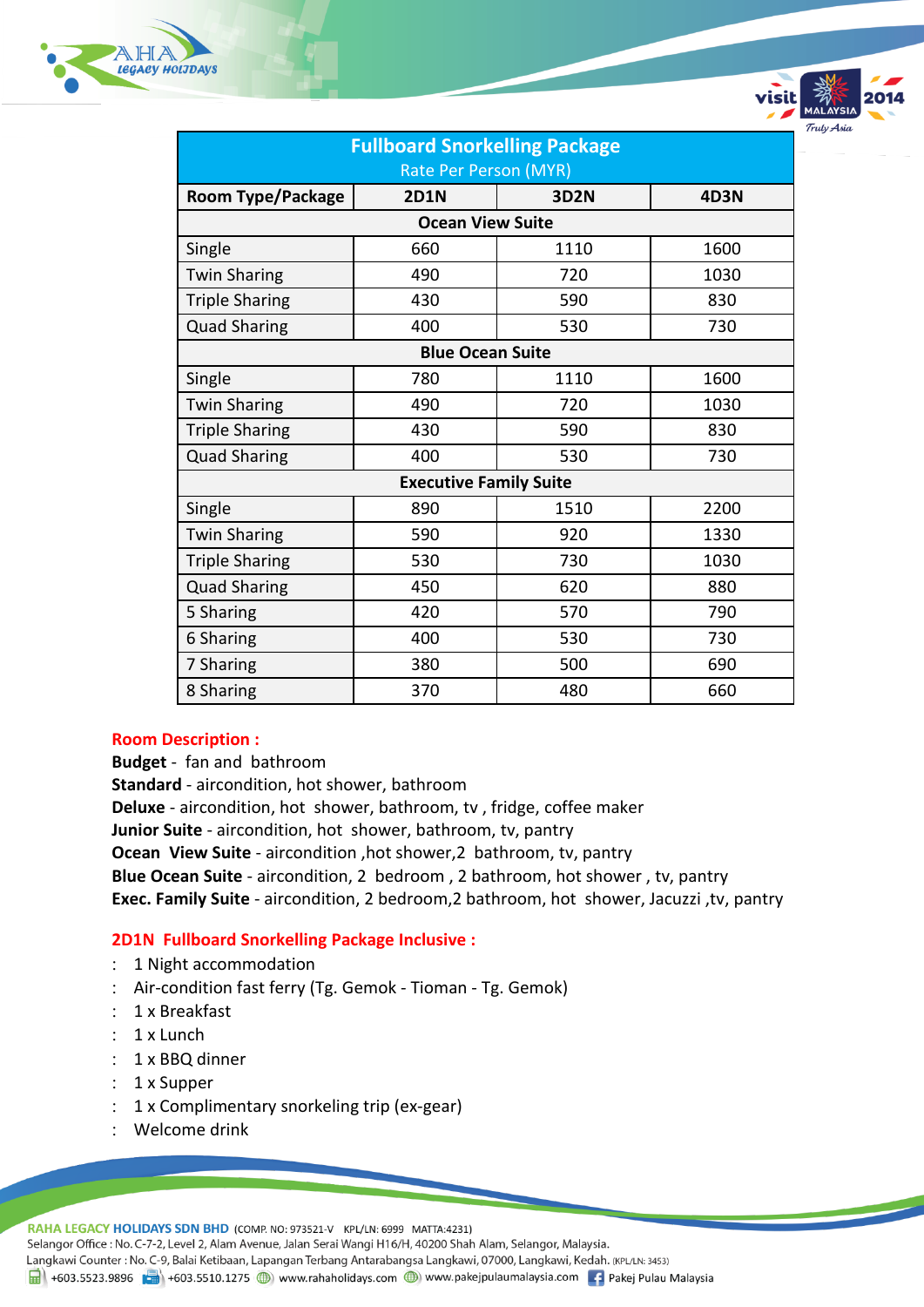



- 2 Nights accommodation
- Air-condition fast ferry (Tg. Gemok Tioman Tg. Gemok)
- 2 x Breakfast
- : 1 x Pack Lunch
- : 1 x Dinner
- : 1 x BBQ dinner
- 2 x Supper
- 1 x Island tour snorkeling trip , marine park + guide (ex-gear)
- Welcome drink

## **4D3N Fullboard Snorkelling Package Inclusive :**

- 3 Nights accommodation
- Air-condition fast ferry (Tg. Gemok Tioman Tg. Gemok)
- 3 x Breakfast
- 2 x Pack Lunch
- 2 x Dinner
- : 1 x BBQ dinner
- 3 x Supper
- $: 1 \times$  Island tour snorkeling trip, marine park + guide (ex-gear)
- Welcome drink

# **Notes & Surcharge**

- : Surcharge RM30/person (adult) & RM20/person (child) for Eve & Public Holiday (apply to Malaysia & Singapore)
- : Surcharge RM20/person(adult) & RM15/person (child) for Eve & School Holiday (apply to Malaysia & Singapore)
- Child rate 75% from adult fare (3 -11 years old)
- Rates not includes of Marine Conservation Fee : RM5/Adult & RM2.50/Child

RAHA LEGACY HOLIDAYS SDN BHD (COMP. NO: 973521-V KPL/LN: 6999 MATTA:4231) Selangor Office : No. C-7-2, Level 2, Alam Avenue, Jalan Serai Wangi H16/H, 40200 Shah Alam, Selangor, Malaysia. Langkawi Counter: No. C-9, Balai Ketibaan, Lapangan Terbang Antarabangsa Langkawi, 07000, Langkawi, Kedah. (KPL/LN: 3453)  $\frac{1}{21}$  +603.5523.9896 + +603.5510.1275 (b) www.rahaholidays.com (b) www.pakejpulaumalaysia.com + Pakej Pulau Malaysia